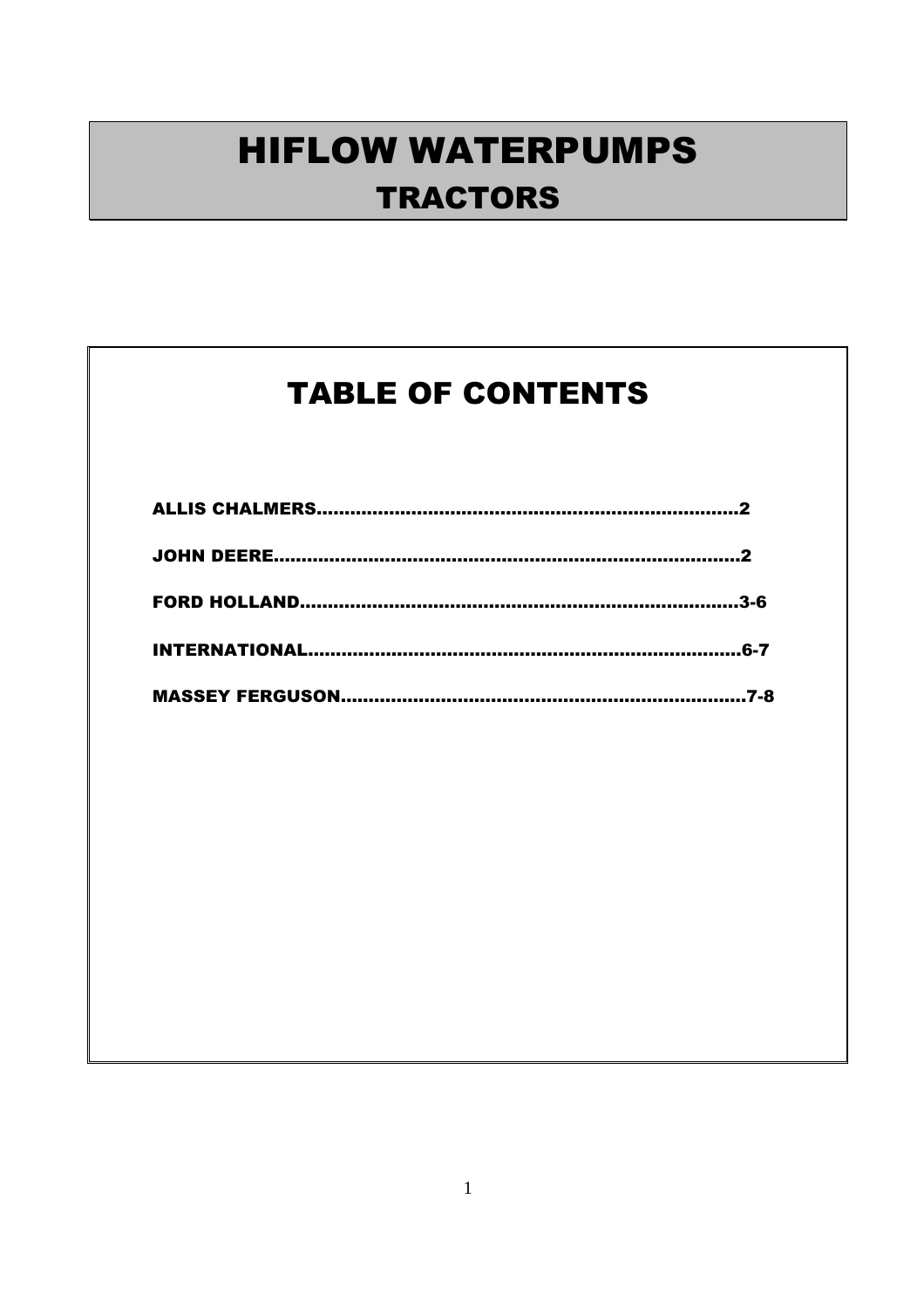| <b>Pump Picture/No.</b> | <b>Engine</b>                                 | <b>OE Numbers</b> | <b>Notes</b> |
|-------------------------|-----------------------------------------------|-------------------|--------------|
|                         | <b>ALLIS-CHALMERS</b>                         |                   |              |
|                         |                                               | 75221910          |              |
|                         |                                               |                   |              |
| CIPTR38                 |                                               |                   |              |
|                         | <b>ALLIS-CHALMERS</b>                         |                   |              |
|                         | 7030,7040,7045,7050,7080,<br>7460, 2317, 7580 | 74036573          |              |
| CIPTR39                 |                                               |                   |              |
|                         | <b>ALLIS-CHALMERS</b>                         |                   |              |
|                         | 8030,8050,8070                                | 74007554          |              |
|                         | 180, 185, 190, 180XTD21                       | 74006790          |              |
| CIPTR40                 |                                               |                   |              |
|                         | <b>JOHN DEERE</b>                             |                   |              |
|                         | 4040,4240,4455,4640                           | <b>RE20022</b>    |              |
|                         | 8430,8440,8640                                | AR70661           |              |
|                         |                                               |                   |              |
| CIPTR25                 |                                               |                   |              |
|                         | <b>JOHN DEERE</b>                             |                   |              |
|                         | 4040,4240,4455,4640<br>8430,8440,8640         | AR5332            |              |
|                         |                                               |                   |              |
| CIPTR26                 |                                               |                   |              |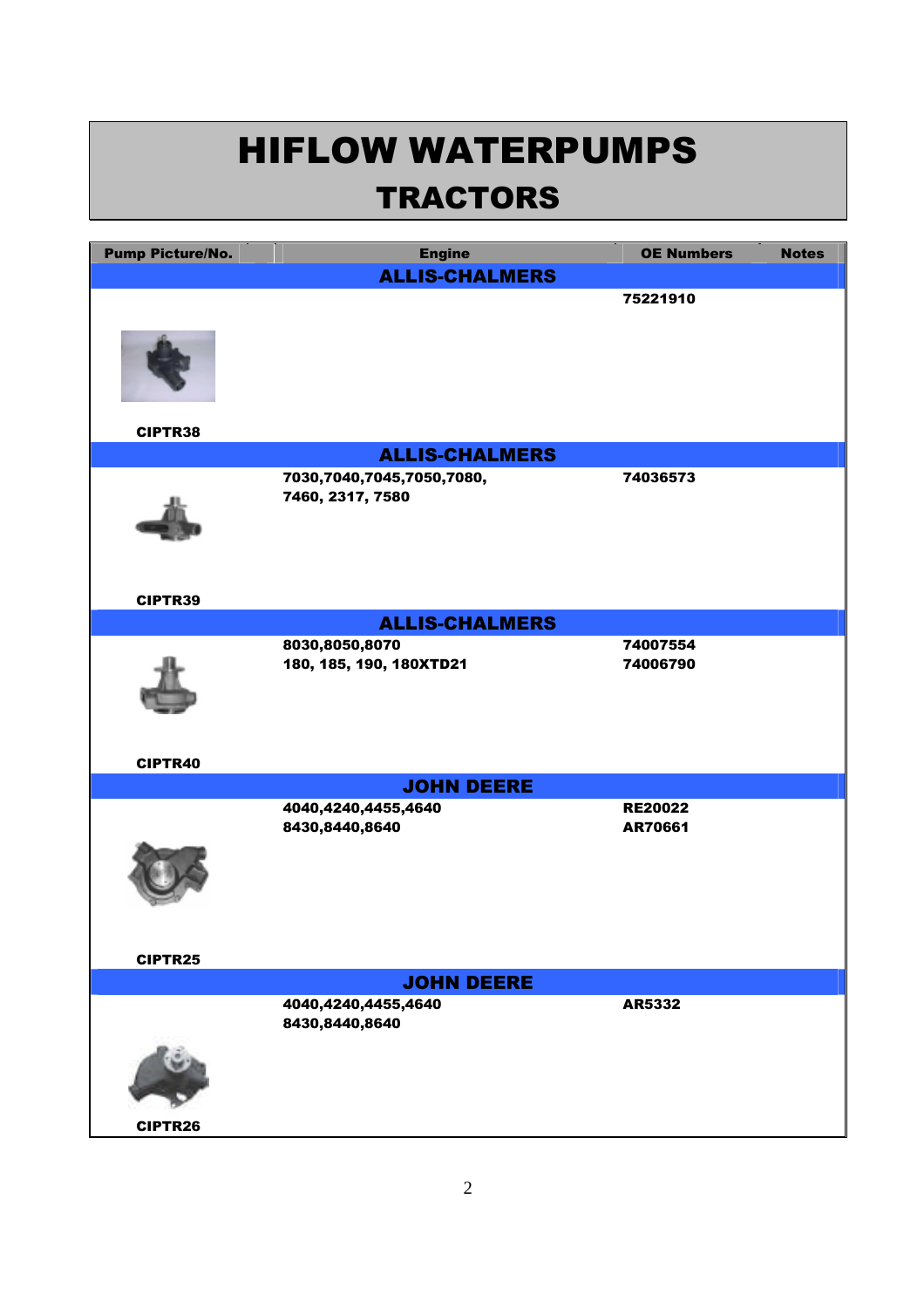# HIFLOW WATERPUMPS

#### **TRACTORS**

| <b>Pump Picture/No.</b> | <b>Engine</b>                                                                                                                                                                                                                                                               | <b>OE Numbers</b>                                 | <b>Notes</b> |
|-------------------------|-----------------------------------------------------------------------------------------------------------------------------------------------------------------------------------------------------------------------------------------------------------------------------|---------------------------------------------------|--------------|
|                         | <b>FORD HOLLAND</b>                                                                                                                                                                                                                                                         |                                                   |              |
|                         | 2000,2000,2110,2120,2300,230A,231,<br>2310N,233,234,250C,2600,260C,2610,<br>2810,2910,3000,3100,3120,3230,3300,<br>3310, 33, 334, 335, 3400, 3430, 345C/D,<br>3500,3600,3610,3910,3930,4000,<br>4100,4110,4130AP,4140,420,4200,4330,<br>4340,4400,4410,445/A/C/D,4500,4600, | 8245215<br><b>FAPN8A513GG,</b><br>EGPN8A513DA     |              |
| <b>CIPTR12</b>          | 4610,4630,4830,5000,5030,5100,5110,<br>515,5200,530A,531,532,5340,535,5500<br>545A/A/C/D,5600,5610,5700,5900,6410,<br>650,6500,6600,6610,6700,6710,6810,7000,<br>7100,7200,7410,750,7600,7610,7700,7710                                                                     |                                                   |              |
|                         | <b>FORD HOLLAND</b>                                                                                                                                                                                                                                                         |                                                   |              |
|                         | 230A, 231, 2310N, 233, 234, 2600,<br>2610, 2810, 2910, 333, 334, 335, 3600,<br>3610,3910,4100,4110,420,4600,4610,<br>5100,515,530A,531,532,535,545,5600,<br>5610,5700,5900,650,6500,6600,6610,                                                                              | 87800109<br>FAPN8A513DD<br>EGPN8A513CA            |              |
| <b>CIPTR13</b>          | 6610,6700,6710,6810,7410,750,7600,<br>7610,7700,7710, A62                                                                                                                                                                                                                   |                                                   |              |
|                         | <b>FORD HOLLAND</b>                                                                                                                                                                                                                                                         |                                                   |              |
|                         | <b>Fordson Tractors &amp; Fordson</b><br><b>Super Major Tractors</b>                                                                                                                                                                                                        | E1ADKN8501B<br><b>DKN8501B</b><br><b>DKN8501A</b> |              |
| <b>CIPTR14</b>          |                                                                                                                                                                                                                                                                             |                                                   |              |
|                         | <b>FORD HOLLAND</b>                                                                                                                                                                                                                                                         |                                                   |              |
| <b>CIPTR15</b>          | 5110,5610,5900,6610,6710,6810,<br>7010,7410,7610,7710                                                                                                                                                                                                                       | FAPN8A513HH<br>EJPN8A513EB                        |              |
| <b>FORD HOLLAND</b>     |                                                                                                                                                                                                                                                                             |                                                   |              |
| CIPTR16                 | 1910, 2120                                                                                                                                                                                                                                                                  | SBA145016540<br>SBA145016380                      |              |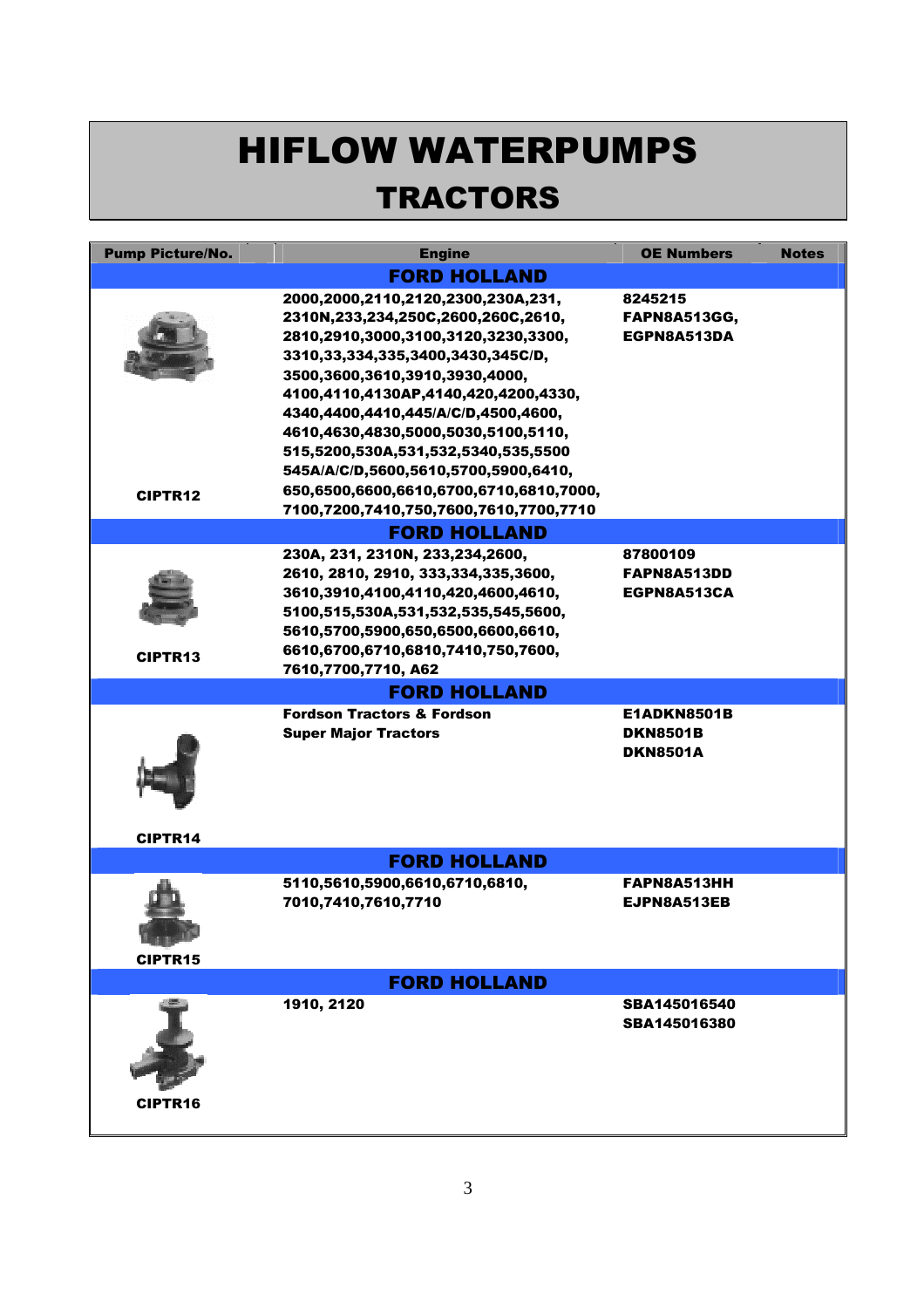| <b>Pump Picture/No.</b> | <b>Engine</b>                                               | <b>OE Numbers</b>                             | <b>Notes</b>                                                                                                      |
|-------------------------|-------------------------------------------------------------|-----------------------------------------------|-------------------------------------------------------------------------------------------------------------------|
|                         | <b>FORD HOLLAND</b>                                         |                                               |                                                                                                                   |
| <b>CIPTR17</b>          | 550,575D,655A/C/D, L783,785,<br>L865,L885,LS180,LX865,LX885 | <b>FAPN8A513JJ</b><br>87800108<br>EGPN8A513FA |                                                                                                                   |
|                         | <b>FORD HOLLAND</b>                                         |                                               |                                                                                                                   |
| CIPTR18                 | 550,575D,655/A/C/D                                          | FAPN8A513FF<br>EJPN8A513AA<br>EGPN8A513AA     |                                                                                                                   |
|                         | <b>FORD HOLLAND</b>                                         |                                               |                                                                                                                   |
| CIPTR19                 | 5110,5610,6610,6710,6710,6810,<br>7410,7610,7710            | FAPN8A513AA<br>EJPN8A513FB                    |                                                                                                                   |
|                         | <b>FORD HOLLAND</b>                                         |                                               |                                                                                                                   |
| CIPTR20                 | 600, 800                                                    | <b>CDPN8501C</b>                              |                                                                                                                   |
| <b>FORD HOLLAND</b>     |                                                             |                                               |                                                                                                                   |
| CIPTR21                 | <b>NAA, NAB</b>                                             | <b>CDPN8501B,</b><br><b>CPN8519B</b>          | <b>Repair kit,</b><br>use with<br><b>EAF84\501A</b><br><b>Pump, incl</b><br>parts,<br>replaces<br><b>CPN8591B</b> |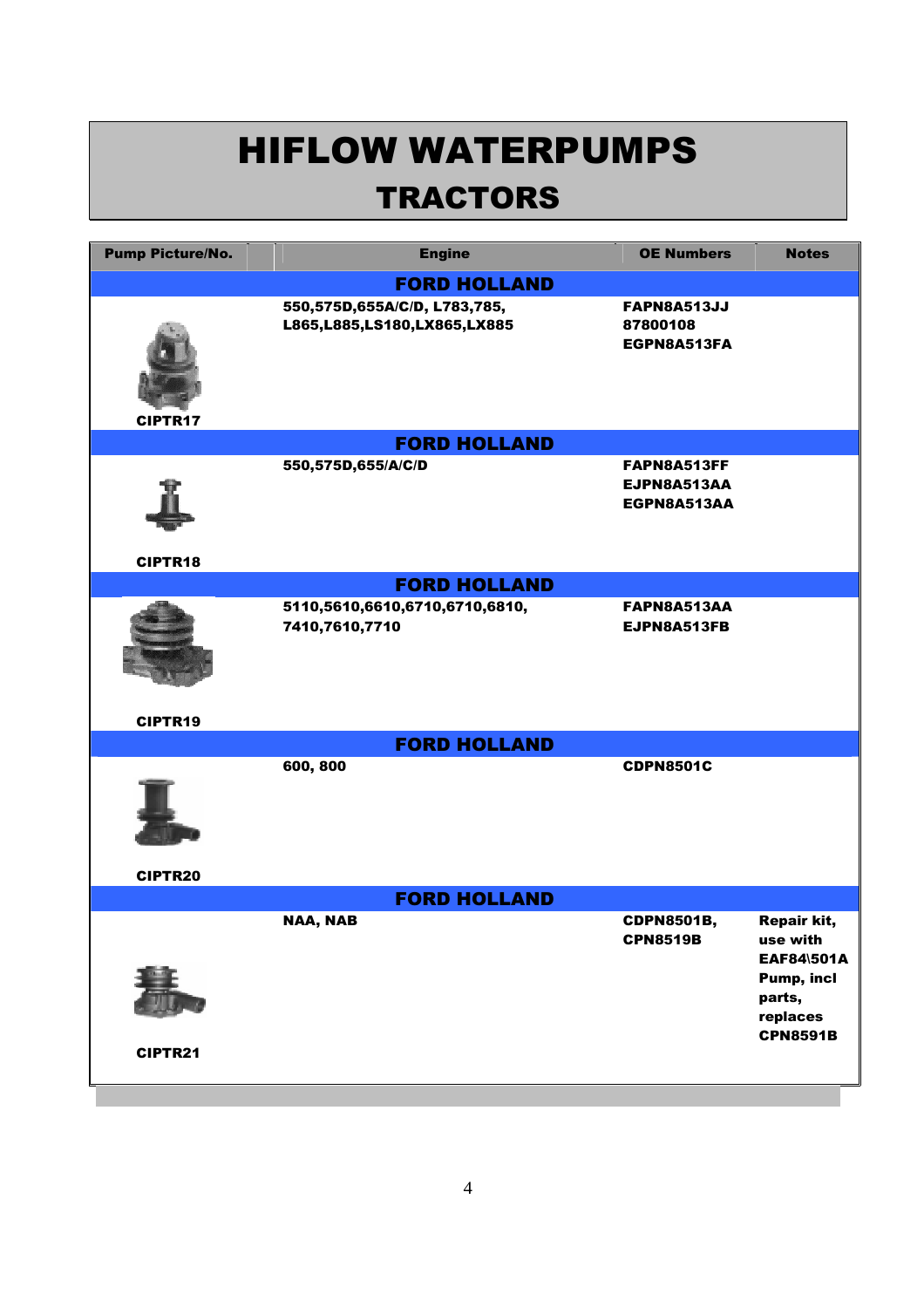| <b>Pump Picture/No.</b> | <b>Engine</b>                     | <b>OE Numbers</b><br><b>Notes</b> |
|-------------------------|-----------------------------------|-----------------------------------|
|                         | <b>FORD HOLLAND</b>               |                                   |
|                         | 2N, 8N, 9N                        | <b>CDPN8501A</b>                  |
|                         |                                   |                                   |
|                         |                                   |                                   |
|                         |                                   |                                   |
| <b>CIPTR22</b>          |                                   |                                   |
|                         | <b>FORD HOLLAND</b>               |                                   |
|                         |                                   |                                   |
|                         | 5640, 6640,<br>7740, LS190,       | 87800714,<br><b>FONN8501DC,</b>   |
|                         | <b>LX985</b>                      | <b>FONN8501DB</b>                 |
|                         |                                   |                                   |
|                         |                                   |                                   |
|                         |                                   |                                   |
| CIPTR23                 |                                   |                                   |
|                         | <b>FORD HOLLAND</b>               |                                   |
|                         | 5640,6640,                        | 87800712,                         |
|                         | 7740, LS190,                      | 87801112,                         |
|                         | <b>LX985</b>                      | <b>FONN8501CC</b>                 |
|                         |                                   |                                   |
| CIPTR24                 |                                   |                                   |
|                         | <b>INTERNATIONAL(DAVID BROWN)</b> |                                   |
|                         | 1210                              | K200679                           |
|                         | 1212                              | K262883                           |
|                         |                                   |                                   |
|                         |                                   |                                   |
|                         |                                   |                                   |
| <b>CIPTR01</b>          |                                   |                                   |
|                         | <b>INTERNATIONAL</b>              |                                   |
|                         | 4 Cyl D-239, 4000,                | 3136217R92                        |
|                         | 433,533,633                       | 3132738R93                        |
|                         |                                   | 735098C91                         |
|                         |                                   |                                   |
| CIPTR02                 |                                   |                                   |
|                         | <b>INTERNATIONAL</b>              |                                   |
|                         |                                   |                                   |
|                         | 4210, 4130,<br>895, 995           | 3132739R92<br>3132739R94          |
|                         |                                   | 735099C91                         |
|                         |                                   |                                   |
|                         |                                   |                                   |
| <b>CIPTR03</b>          |                                   |                                   |
|                         |                                   |                                   |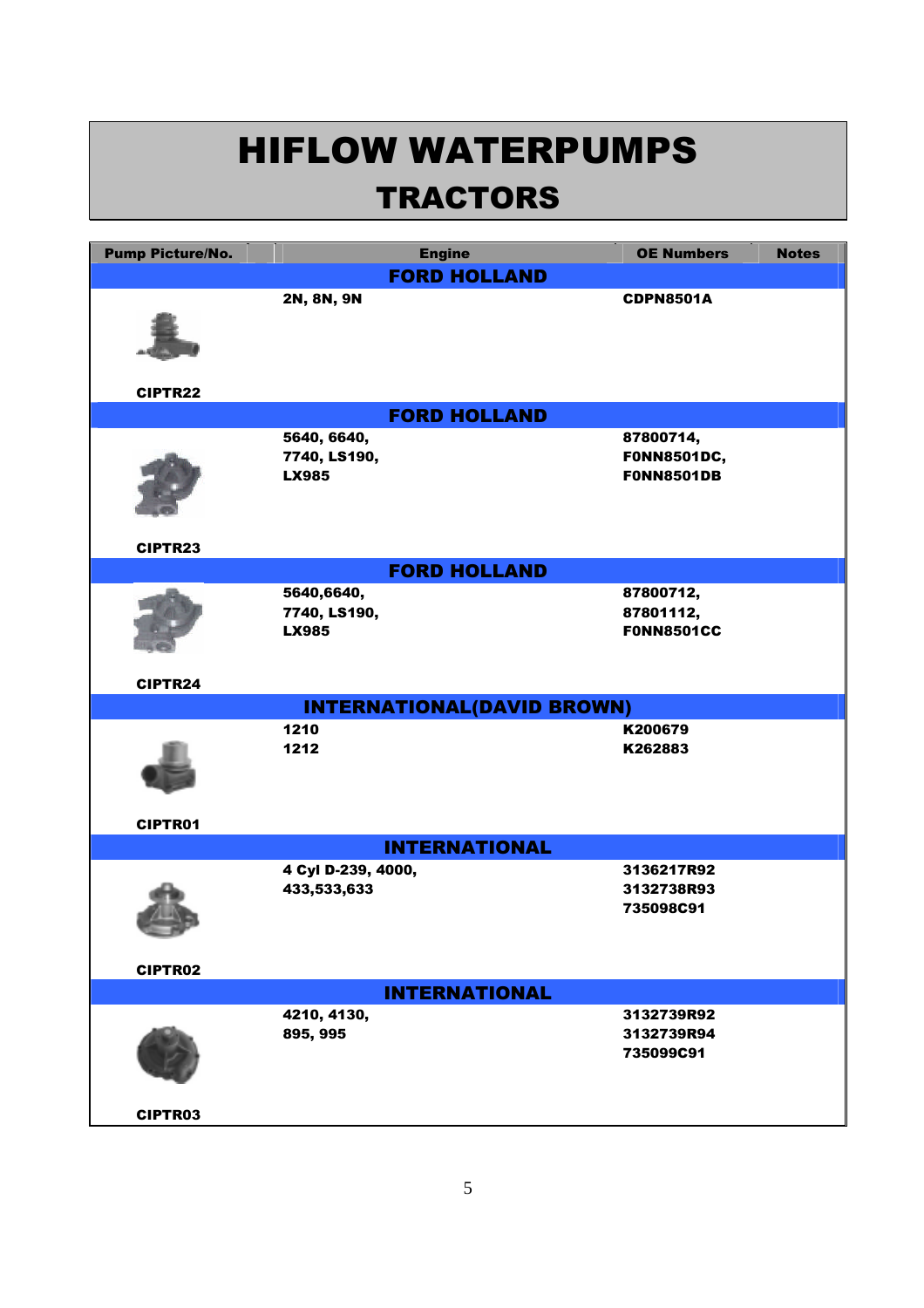| <b>Pump Picture/No.</b> | <b>Engine</b>                           | <b>OE Numbers</b> | <b>Notes</b> |
|-------------------------|-----------------------------------------|-------------------|--------------|
|                         | <b>INTERNATIONAL</b>                    |                   |              |
|                         | 1620 D-310,                             | 313676R93         |              |
|                         | D-358                                   | 735097C91         |              |
|                         |                                         | 3132676R94        |              |
|                         |                                         |                   |              |
|                         |                                         |                   |              |
| <b>CIPTR04</b>          |                                         |                   |              |
|                         | <b>INTERNATIONAL</b>                    |                   |              |
|                         | 484, 485, 495                           | 3136053R92        |              |
|                         | 584, 484, 595                           | 3136053R93        |              |
|                         | 684, 695, 784                           | 735102C91         |              |
|                         |                                         |                   |              |
|                         |                                         |                   |              |
| <b>CIPTR05</b>          |                                         |                   |              |
|                         | <b>INTERNATIONAL</b>                    |                   |              |
|                         | 184F, 450, 450B,                        | A146584           |              |
|                         | 480C, 480D, 580C, 580D,                 | A49363            |              |
|                         | 585C, 586C                              |                   |              |
|                         | <b>Forklifts</b>                        |                   |              |
|                         |                                         |                   |              |
|                         |                                         |                   |              |
| <b>CIPTR06</b>          |                                         |                   |              |
|                         | <b>INTERNATIONAL</b>                    |                   |              |
|                         | 1640 Combine, 1822, 6-Cyl D-312, D-360, | 749908C91         |              |
|                         | D-414, 6-Cyl D-436, DDT-466, DT-466B,   | 673162C93         |              |
|                         | 466C, DT-414, D-436                     | 749909C91         |              |
|                         |                                         | 673623C92         |              |
|                         |                                         |                   |              |
| <b>CIPTR07</b>          |                                         |                   |              |
| <b>INTERNATIONAL</b>    |                                         |                   |              |
|                         | 7190/7193/7194 Cub Cadet, 7220, 7220    | J800976           |              |
|                         | Magnum, 724, 7250 Magnum, 8910, 8920    | J802975           |              |
|                         | Magnum, 8930, 8940,8950 Magnum,         |                   |              |
|                         | MX180, MX200, MX220, MX240, MX270       |                   |              |
| <b>CIPTR08</b>          | <b>Magnum</b>                           |                   |              |
|                         | <b>INTERNATIONAL</b>                    |                   |              |
|                         | 1120,1200, 4391, 510, 5130,5140,5220    | DJ286277          |              |
|                         | Maxxum, 5230, 5240,5250 Maxxum, 580SL,  | J802970           |              |
|                         | 580SM Backhoe, 580L, 580L Ser. 2, 580M  | J802358           |              |
|                         | Backhoe, 585E, 585G, 586G, 588G, 590    |                   |              |
|                         | Super M, 590SL, 590L Ser.2, 660, MX100, |                   |              |
| <b>CIPTR09</b>          | MX110, MX120, MX170                     |                   |              |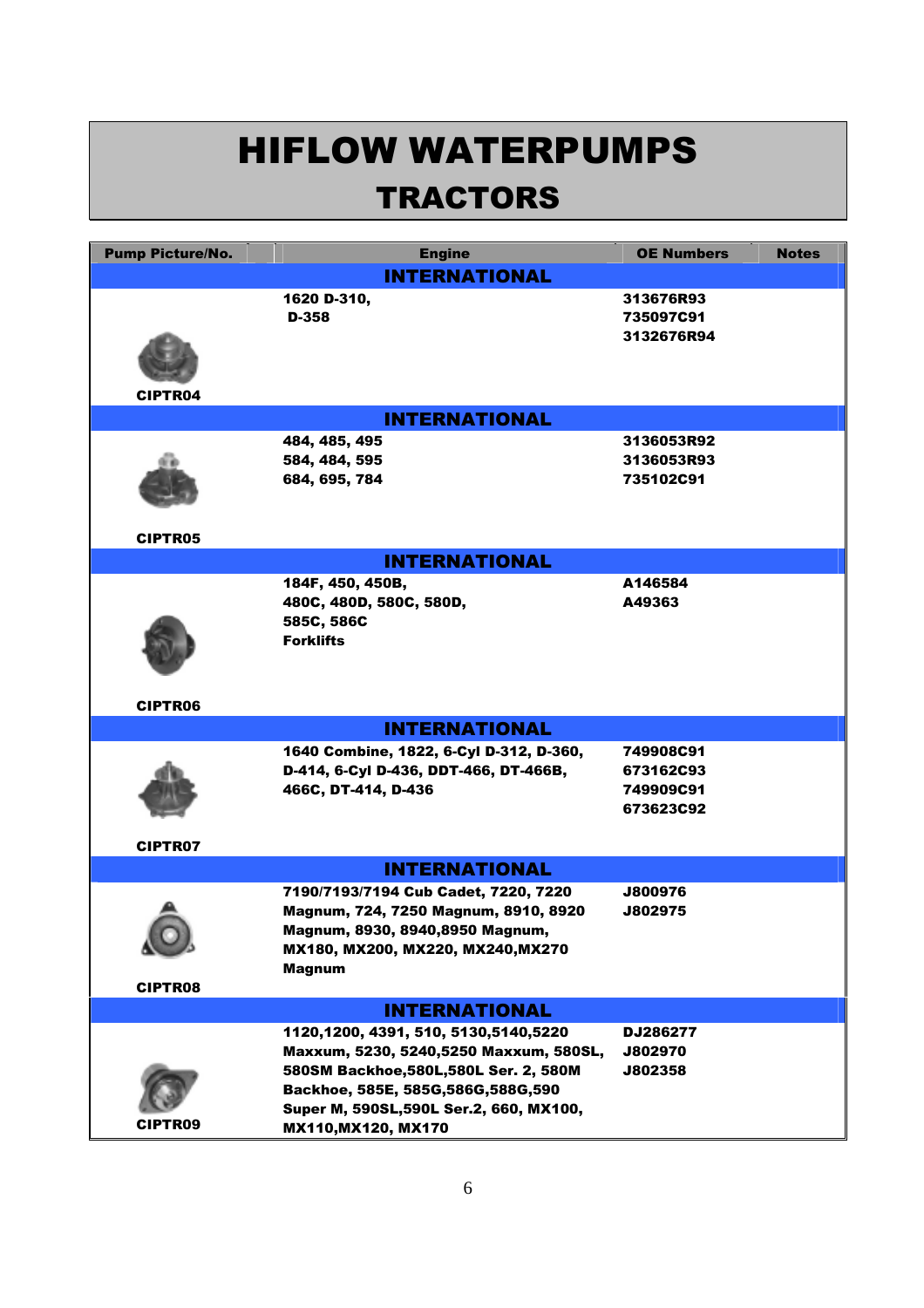| <b>Pump Picture/No.</b> | <b>Engine</b>                             | <b>OE Numbers</b>     | <b>Notes</b>   |
|-------------------------|-------------------------------------------|-----------------------|----------------|
|                         | <b>MASSEY FERGUSON</b>                    |                       |                |
|                         | 174-4S, 174S, 175, 184-4, 194-4,          | 3641219M91            | <b>Without</b> |
|                         | 261, 274-4, 275, 275-4WD, 282, 283-4WD,   | 3637411M91            | pulley         |
|                         | 290-4WD, 294-4, 31, 374/6560F, 384S,      | 743064M91             |                |
|                         | 394S, 6500 Forklift 670, 690              | 41313225              |                |
|                         |                                           | 737439M91             |                |
|                         |                                           | 413M1A021             |                |
|                         |                                           | 41313201              |                |
|                         |                                           | 735324M91             |                |
|                         |                                           | 740819M91             |                |
|                         |                                           | 3640565M91            |                |
| <b>CIPTR27</b>          |                                           | 4131A013              |                |
|                         | <b>MASSEY FERGUSON</b>                    |                       |                |
|                         | 165, 174S, 175, 184-4, 261, 274-4, 275,   | 3641219M91            | With           |
|                         | 275-4WD,282,283,283-4WD, 285, 290-4WD,    | 3637411M91            | pulley         |
|                         | 294-4, 374/6560F                          | 743064M91             |                |
|                         |                                           |                       |                |
|                         |                                           |                       |                |
| <b>CIPTR28</b>          |                                           |                       |                |
|                         | <b>MASSEY FERGUSON</b>                    |                       |                |
|                         | 165, 30, 3165, 50                         | 3641250M91            |                |
|                         |                                           | 3637372M9             |                |
|                         |                                           | 740611M91             |                |
|                         |                                           |                       |                |
|                         |                                           |                       |                |
|                         |                                           |                       |                |
| <b>CIPTR29</b>          |                                           |                       |                |
|                         | <b>MASSEY FERGUSON</b>                    |                       |                |
|                         | 165,200,3050,3060,3065,3070,365           | 3638998M91            |                |
|                         |                                           | 3637468M91            |                |
|                         |                                           | 740531M91<br>41313227 |                |
|                         |                                           |                       |                |
|                         |                                           |                       |                |
| <b>CIPTR30</b>          |                                           |                       |                |
|                         | <b>MASSEY FERGUSON</b>                    |                       |                |
|                         | 165, 20, 3050, 3060, 3065, 3070, 3165, 50 | 3638998M91            | With           |
|                         |                                           | 3637468M94            | pulley         |
|                         |                                           |                       |                |
|                         |                                           |                       |                |
|                         |                                           |                       |                |
| <b>CIPTR31</b>          |                                           |                       |                |